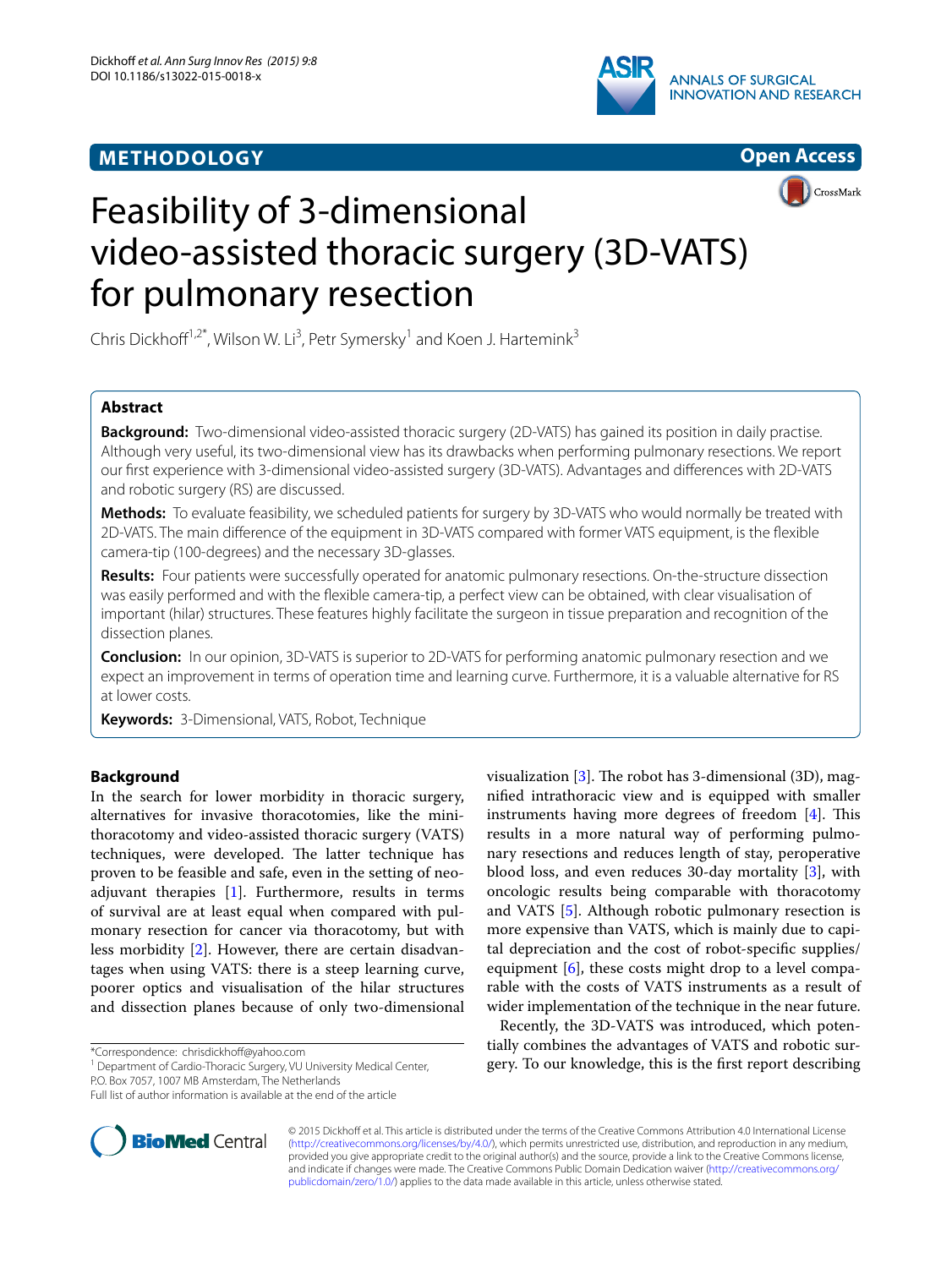the features and feasibility of the 3D-VATS for anatomic pulmonary resections.

### **Methods**

The study was approved by our institutional medical ethics committee without the need for written informed consent. Patients were staged according to the 7th edition of the IASLC staging of lung cancer [[7\]](#page-2-6). After staging, none of the patients had neoadjuvant therapy, and all were planned for surgical resection by lobectomy after being discussed in our multidisciplinary tumor board meeting.

3D-VATS combines 3D optics with a 100-degree angulating endoscope with high range of motion (Fig. [1](#page-1-0)), with proper visualisation of the hilar structures and anatomic dissection planes as a result. 3-dimensional spectacles are part of the equipment and worn by all personnel involved in the operation. The system is equipped with an HD-hard disk drive to record the procedures in both 2D and 3D, facilitating teaching and presentation purposes. All personnel involved in the surgical procedure wore 3D-spectacles. There is no need to put off the glasses during the procedure when not using the 3D-camera, for example in the beginning of the surgical procedure during first port placement, because visualisation is undisturbed through the glasses. Once the camera is in use and dissection of pulmonary structures begins, the 3D-view and the flexible tip of the camera reveals its advantages.

#### **Results**

The 3D-VATS technique was used in four patients, all female: two patients underwent 3D-VATS lobectomy for NSCLC, one for pulmonary paraganglioma and one patient had a segmentectomy because of a cavitating nodule and was planned for high-dose steroids because

<span id="page-1-0"></span>

of vasculitis (segment 6, right lower lobe). Patient positioning and surgical preparation did not differ from the 2D-VATS technique. Furthermore, port placement was the same as in 2D-VATS when performing an anatomical resection. However, one should be aware not to position the camera-port too cranial, because of articulating part of the flexible camera should be intra-thoracic and the tip should be positioned not to close to the working field in order to obtain the best optical performance by the camera. There was no major blood loss during surgery and no technical problems occurred. Postoperative recovery was uneventful in all patients.

## **Discussion**

To our knowledge, this is the first report about 3D-VATS for (anatomic) pulmonary resections. However we have only a few patients treated, its benefits are clear. First of all, the 3D-camera gives excellent visualisation of the anatomical planes and structures which enables proper on-the-structure dissection. Although not properly studied thus far, we think this will reduce operating time and might shorten the learning curve for VATS procedures. Furthermore, when compared with 2D-VATS, the surgical technique is the same in 3D-VATS and thus there is no need to go through a new learning curve when the surgeon is familiar with VATS already (which indeed is the case with robotic surgery). For trainees or surgeons without experience with the VATS technique, the learning curve will be shorter and less steep; the angulation of the tip of the camera to a maximum of 100 degrees highly facilitates dissection of the major vessels (e.g. superior pulmonary artery trunk in right upper lobectomy) and positioning the stapler in completing the fissures. Lymph node dissection is facilitated by both the flexible tip and the 3D-view, in the hilum and fissures when preparing on the vessels and bronchus, but also in the mediastinal lymph node stations. The use of 3D vision has already been demonstrated in randomized studies to improve the learning curve and shorten task performance times for laparoscopic surgery for both novice trainees [\[8](#page-2-7)] as well as experienced surgeons [\[9](#page-2-8)].

With the introduction of the robotic anatomical pulmonary resection, the question rises whether there is place for adapting the 3D-VATS technique. From a surgical point of view, using the robot is more ergonomic due to its in-line-axis with the surgeon, sitting position, head- and arm support, excellent 3D-view and a superb range of motion for all instruments [\[3](#page-2-2)]. However, the 3D-VATS technique has comparable view on the operation field, plus the advantage of the flexible camera tip which enables the looking-around-the-corner-view. Surgeons confident with the 2D-VATS technique and equipment will adapt this technique without need for extra